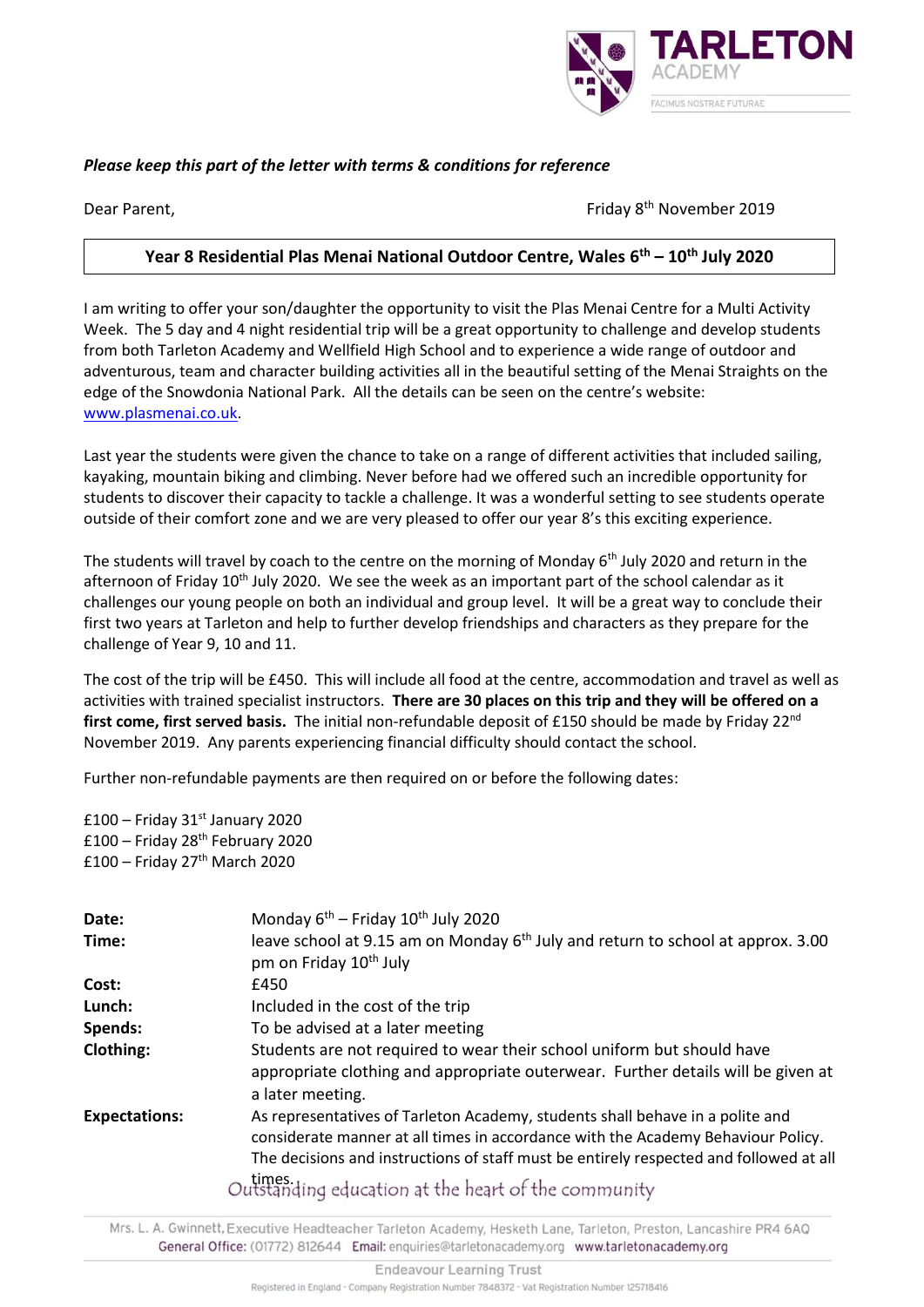## **Medical** Details of how medication will be collected and carried to be communicated to parents prior to the trip departure.

You will receive an email through evolve with all the details for the Plas Menai Trip. Please read through and complete the permission slip to confirm your consent for your child to attend this trip and make payment through the online payment system. Please complete the attached permission slip for your child and hand it into Mr Gwinnett by Friday 22<sup>nd</sup> November 2019.

If you have any questions, please do not hesitate to contact me at the school on 01772 812644.

If a completed permission slip or email (see terms and conditions) has not been received by the due date your child will not be able to participate on this educational visit. Payment should be made through the online payment system. Further details on the online payment system can be found in Terms and Conditions overleaf. If you have any questions, please do not hesitate to contact me at the school on 01772 812644

Yours faithfully

*J Portas* 

Miss J Portas Visit Leader

Outstanding education at the heart of the community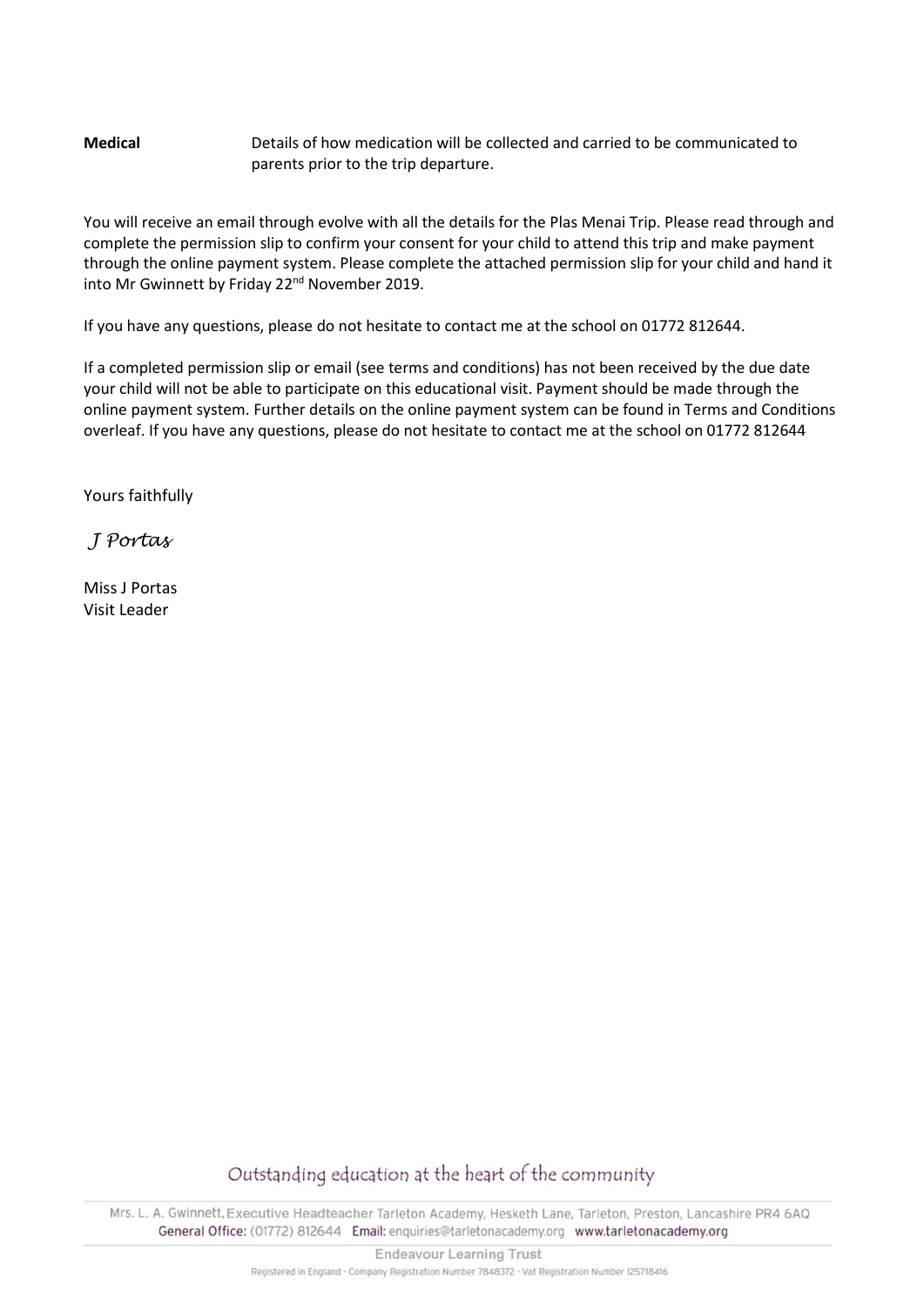### **Educational Visits / Trips Terms and Conditions**

#### Payments

All payments are non-refundable. If a student decides not to participate in a reserved visit / trip, cancellation will only be accepted in writing from the parent/carer. The Academy will endeavour to fill places that become available with a suitable replacement but this cannot be guaranteed. If there are insufficient numbers for a trip to go ahead then the trip will be cancelled.

Deposits collected for visits are done so according to the tour operator or booking agencies regulations and are therefore non-refundable in most cases. The terms and conditions of the Tour Operator or Agent will apply.

In the event of the trip being oversubscribed, we will allocate places on a "first come, first served" basis.

All visits based on particular curriculum subjects and necessary to follow the course are funded on a voluntary contributions basis. These contributions are required in order for trips to run. If you have financial difficulties, please do not hesitate to contact the school to discuss further.

Any visit deemed to be a reward trip or not essential to following the curriculum has to be paid for in full.

#### How to make Online Payments

- Please log into your account and select the trip and enter the amount due.
- Add the trip to the basket, click proceed to basket, then checkout.
- At checkout you can view your details and then click process payment.
- You are then directed to the secure payment page where you can enter your debit card details and make payment

#### Behaviour

All students must adhere to the Academy's Behaviour and Rewards Policy (available on the website). If members of staff have prior concerns about the behaviour of a student or they have been excluded or in the PDC, the Academy reserve the right to exclude or withdraw them from the trip and payments will not be refundable. In the event of a serious behavioural incident, appropriate sanctions will be implemented. It is possible that we may feel it necessary to send a child home. In this unlikely event, parents/carers will be wholly responsible for the financial implications.

If students are not required to wear their school uniform, please ensure that appropriate clothing and outerwear is worn for the visit.

#### **Consent**

If a completed permission slip and payment (if required) has not been received by the due date the student will not be able to participate on the educational visit or trip. Handwritten notes/letters or verbal consent will not be accepted.

You may also email your consent and medical form to [academytrips@tarletonacademy.org.](mailto:academytrips@tarletonacademy.org) Please note for security purposes only a recognised email address from our Management Information System will be used to acknowledge your consent or refusal. The email must confirm any changes to the medical and emergency contact information.

#### Transport Arrangements for Visits Returning out of School Hours

If the trip returns to school after the end of the school day, students will not be able to use the normal school bus service and will need to arrange their own transport arrangements to get home. When collecting students from school please park in the car park at the rear of school and not in the front layby.

#### Insurance and Risk Assessments

# Outstanding education at the heart of the community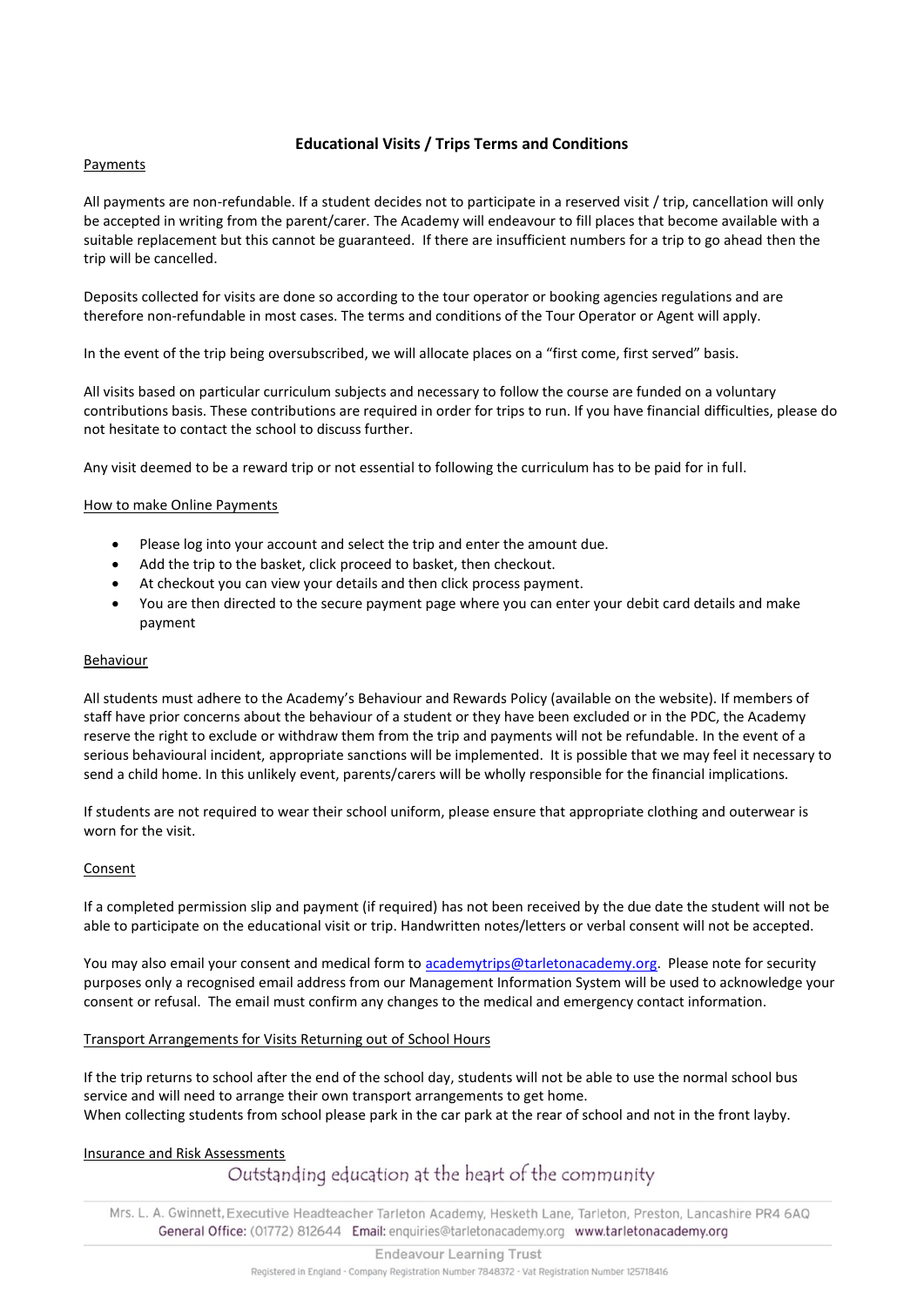Copies of Risk Assessments are available from school.

Please note that visits and trips are covered by the Academy's Travel & Personal Accident Insurance If you feel that you require additional insurance you will need to make separate arrangements.

#### Residential

Prior to the trip a Behaviour Contract will need to be agreed to and signed by the parent/carer, the student and the trip leader.

For foreign trips, all students will require a valid passport and a valid "European Health Insurance Card" (EHIC), which is free and available by ringing 0845 606 2030 or online at [www.ehic.org.uk.](http://www.ehic.org.uk/)

For non UK Passport Holders it is the parent's responsibility to ensure that students have all relevant documentation (including visas where applicable) to allow them to travel to the intended destination and to return to the UK.

## *NOTE*

*Some trips may require passports to be valid for 6 months before the departure date. This will be confirmed in the letter prior to issue.*

# Outstanding education at the heart of the community